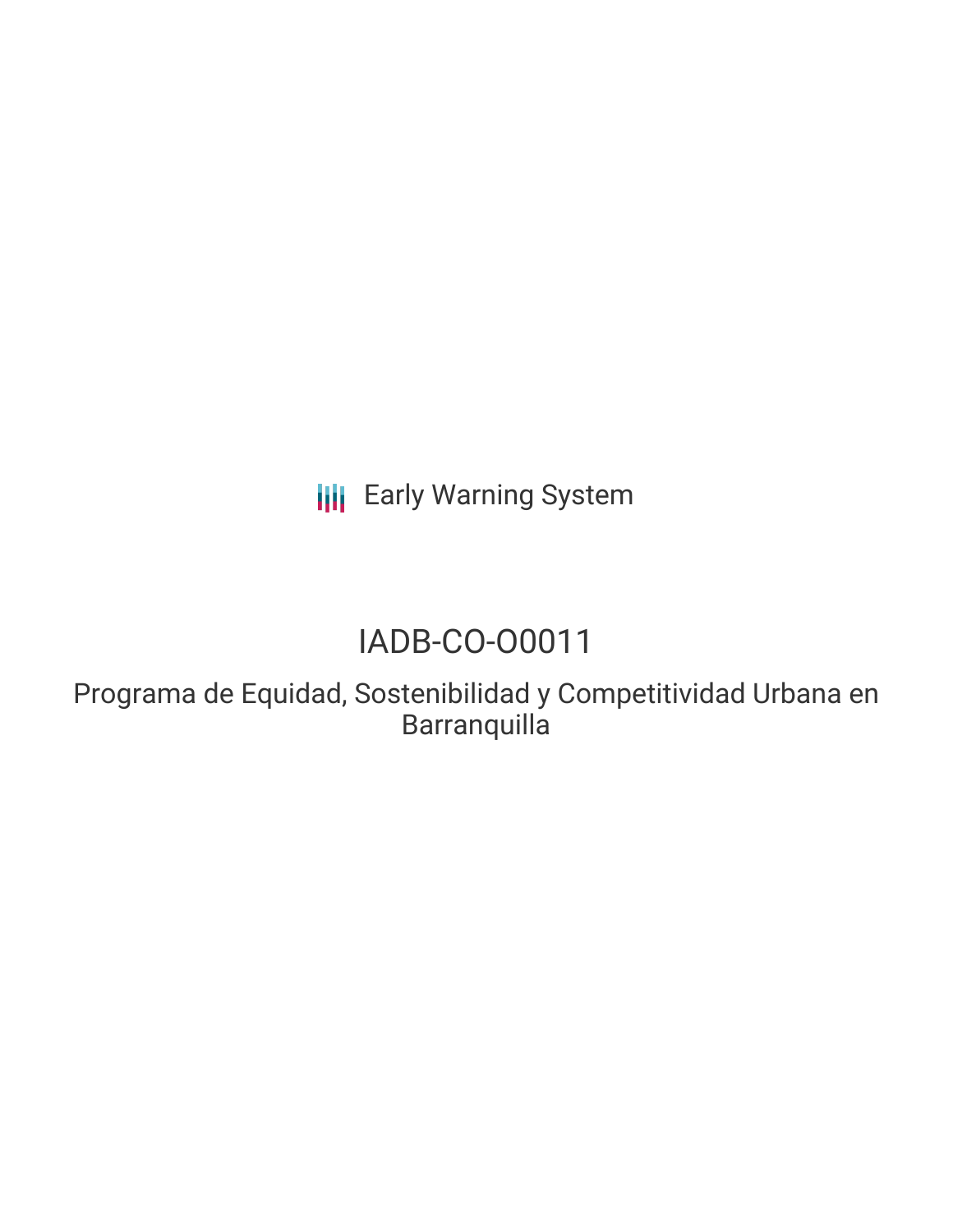

### **Quick Facts**

| <b>Countries</b>               | Colombia                               |
|--------------------------------|----------------------------------------|
| <b>Specific Location</b>       | Barranquilla City                      |
| <b>Financial Institutions</b>  | Inter-American Development Bank (IADB) |
| <b>Status</b>                  | Proposed                               |
| <b>Bank Risk Rating</b>        | B                                      |
| <b>Borrower</b>                | Goverment of Colombia                  |
| <b>Sectors</b>                 | Law and Government                     |
| <b>Investment Type(s)</b>      | Loan                                   |
| <b>Investment Amount (USD)</b> | \$250.00 million                       |
| <b>Project Cost (USD)</b>      | \$300,00 million                       |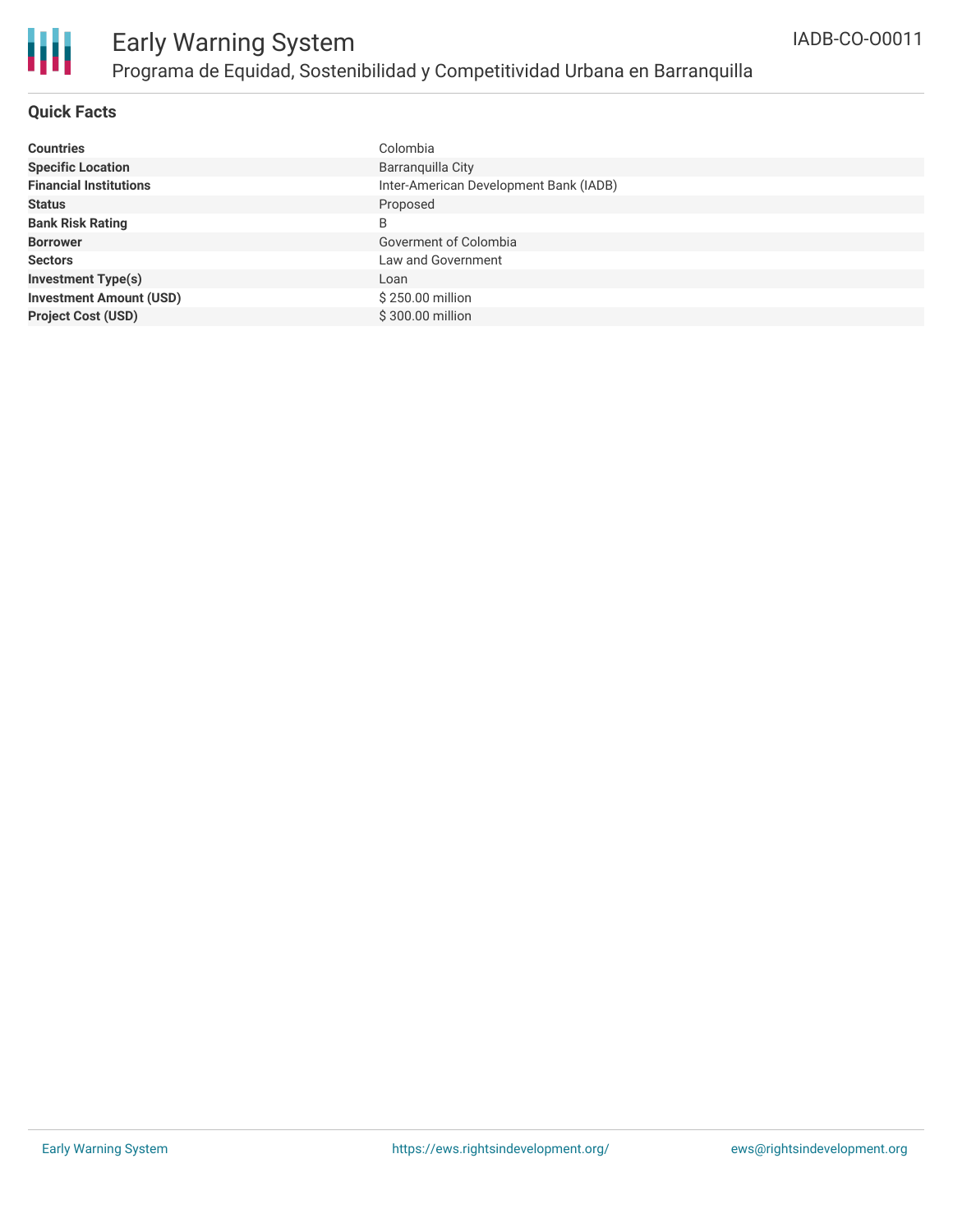

### **Project Description**

The CCLIP's multisector objective is to contribute to Barranquilla's urban equity, sustainability and competitiveness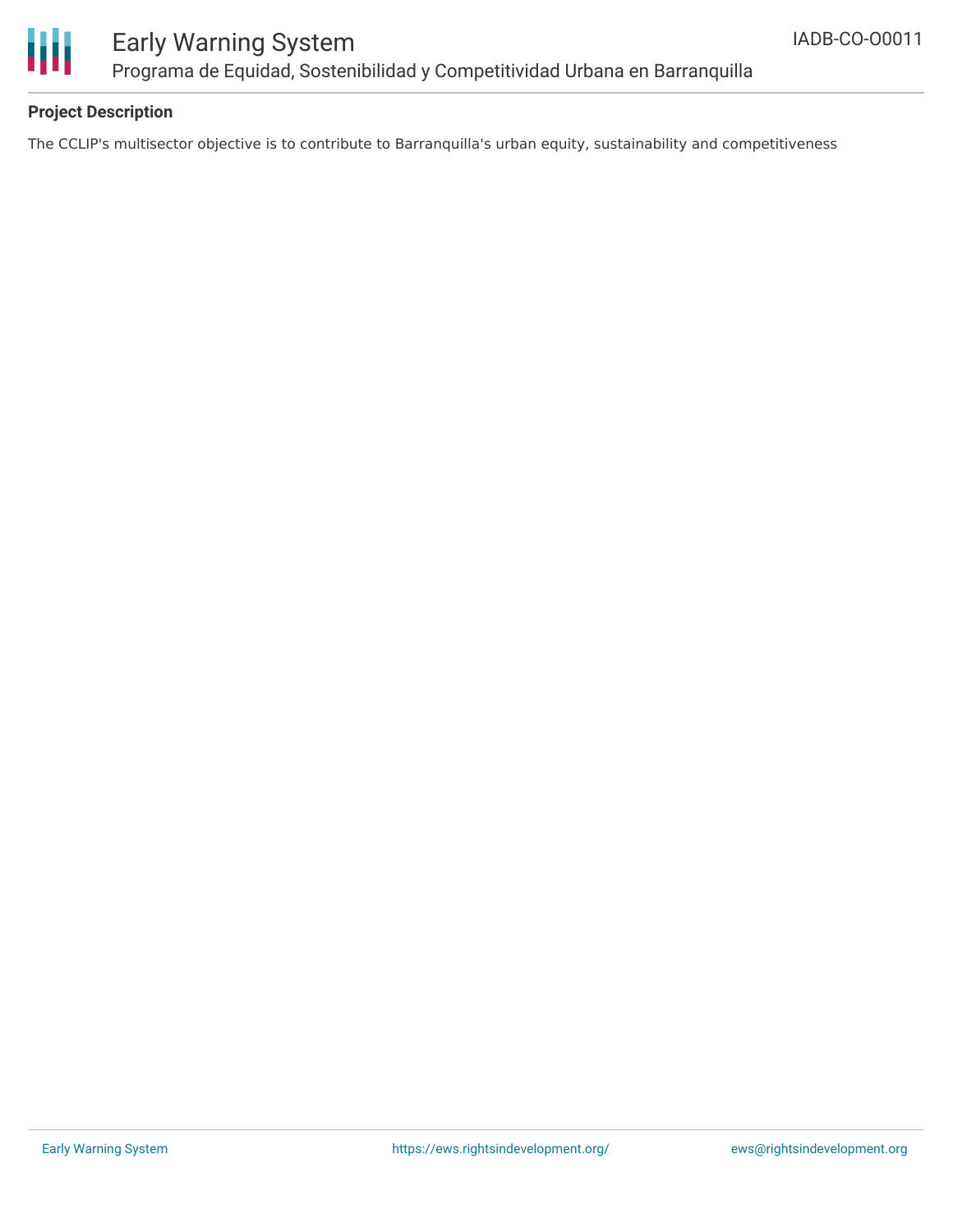

#### **Investment Description**

• Inter-American Development Bank (IADB)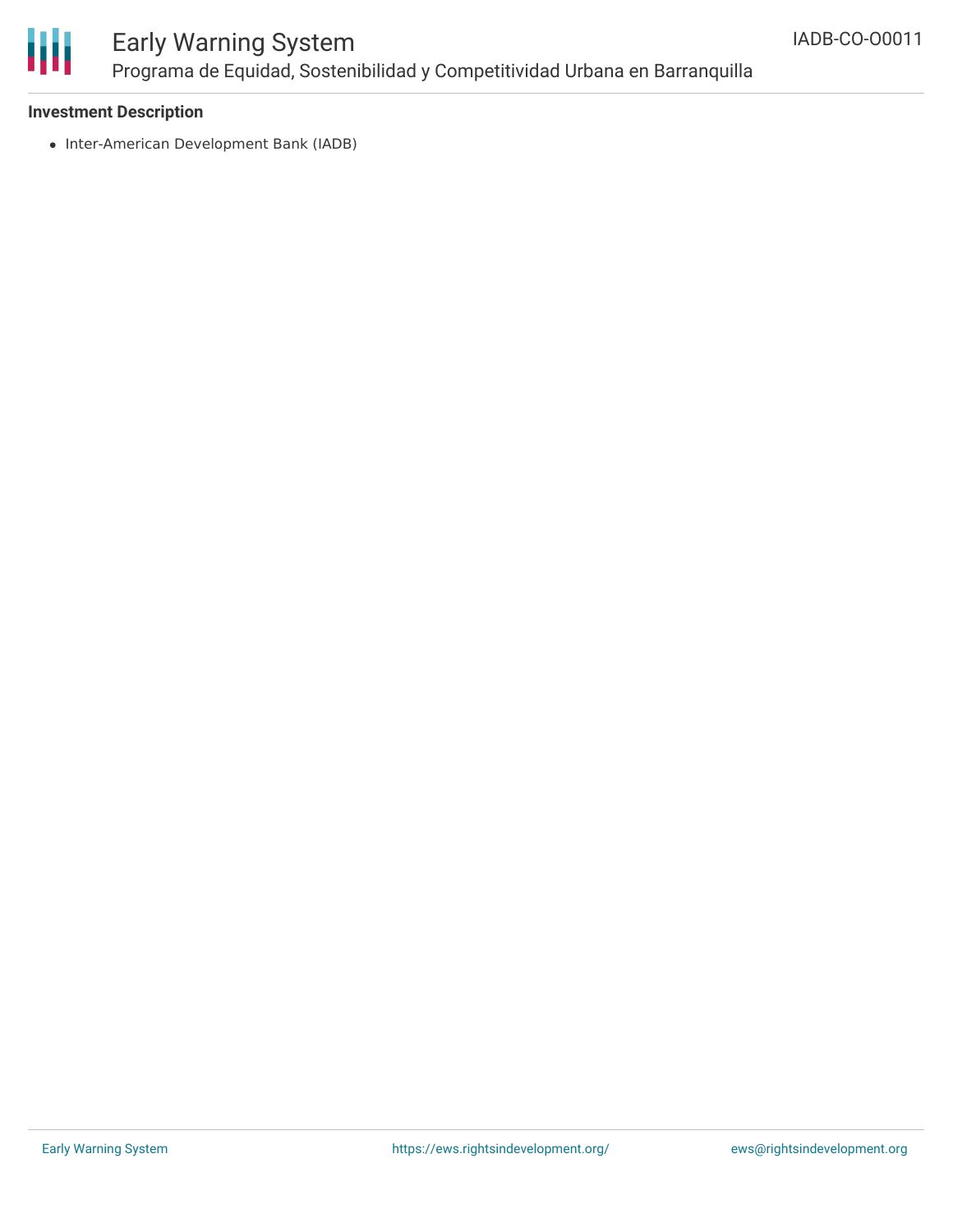

#### **Contact Information**

#### ACCOUNTABILITY MECHANISM OF IADB

The Independent Consultation and Investigation Mechanism (MICI) is the independent complaint mechanism and fact-finding body for people who have been or are likely to be adversely affected by an Inter-American Development Bank (IDB) or Inter-American Investment Corporation (IIC)-funded project. If you submit a complaint to MICI, they may assist you in addressing the problems you raised through a dispute-resolution process with those implementing the project and/or through an investigation to assess whether the IDB or IIC is following its own policies for preventing or mitigating harm to people or the environment. You can submit a complaint by sending an email to MICI@iadb.org. You can learn more about the MICI and how to file a complaint at http://www.iadb.org/en/mici/mici,1752.html (in English) or http://www.iadb.org/es/mici/mici,1752.html (Spanish).